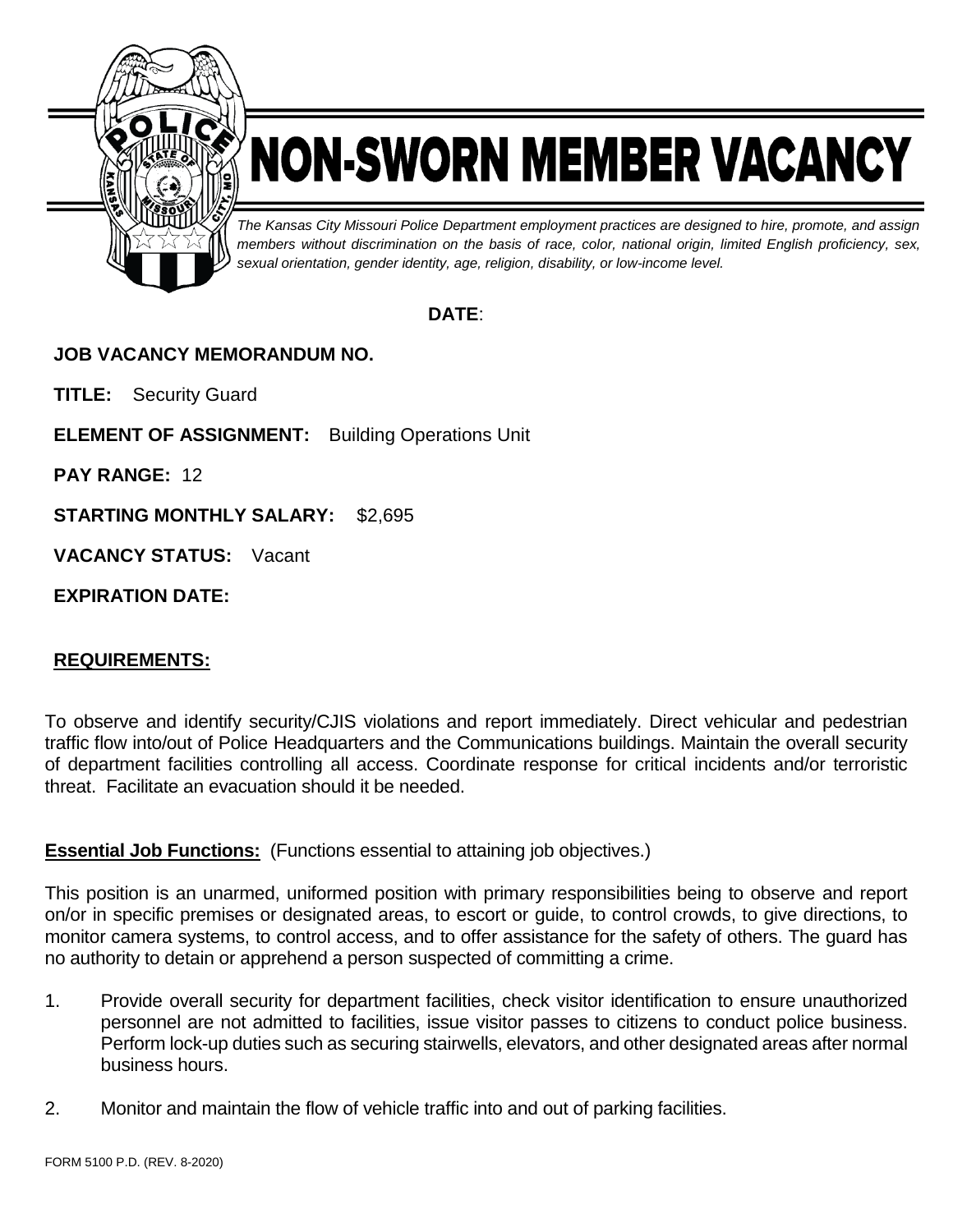- 3. Monitor motor pool and unit vehicles; maintain vehicle use records; request maintenance when due or needed.
- 4. Monitor fire alarm panel, video monitors, access/alarm reader monitors, and elevator operation. Seek assistance from officers in emergency situations.
- 5. Answer telephone and respond to general questions from citizens providing excellent customer service.
- 6. Maintain public areas around buildings with regard to litter and inclement weather.
- 7. Conduct light maintenance such as changing light bulbs and moving items. Assist officers as needed.
- 8. Maintain reliable and predictable attendance. Must have the ability to work flexible hours, weekends, and holidays.
- 9. Must have the ability to work in all types of weather conditions.
- 10. Perform related duties as required.
- 11. This class specification should not be interpreted as all inclusive. It is intended to identify the essential functions and requirements of this job. Incumbents may be requested to perform job-related responsibilities and tasks other than those stated in this specification. Any essential function or requirement of this class will be evaluated as necessary should an incumbent/applicant be unable to perform the function or requirement due to a disability as defined by the Americans with Disabilities Act (ADA) as amended by the Amendments Act of 2008 (ADAAA); and the Missouri Human Rights Act (MHRA).

#### **Job Standards:** (Minimum qualifications needed to perform essential functions.)

To successfully perform the essential functions of the position, the incumbent must possess a high school diploma or equivalent. Experience in building security is preferred.

Incumbent must possess a valid driver's license and have the skills and abilities to operate department vehicles within specified vehicle operating procedures.

Excellent communication and public interaction skills are necessary.

Physical Requirements: Position requires very heavy lifting (over 50 pounds) occasionally, heavy lifting (20 to 50 pounds) frequently, light lifting (5 to 20 pounds) regularly, seasonal snow removal duties, talking on the telephone, the ability to climb a ladder, bending, kneeling, pushing, and pulling.

**Job Location:** (Place where work is performed.)

Position operates in police headquarters and communications buildings as well as surrounding areas.